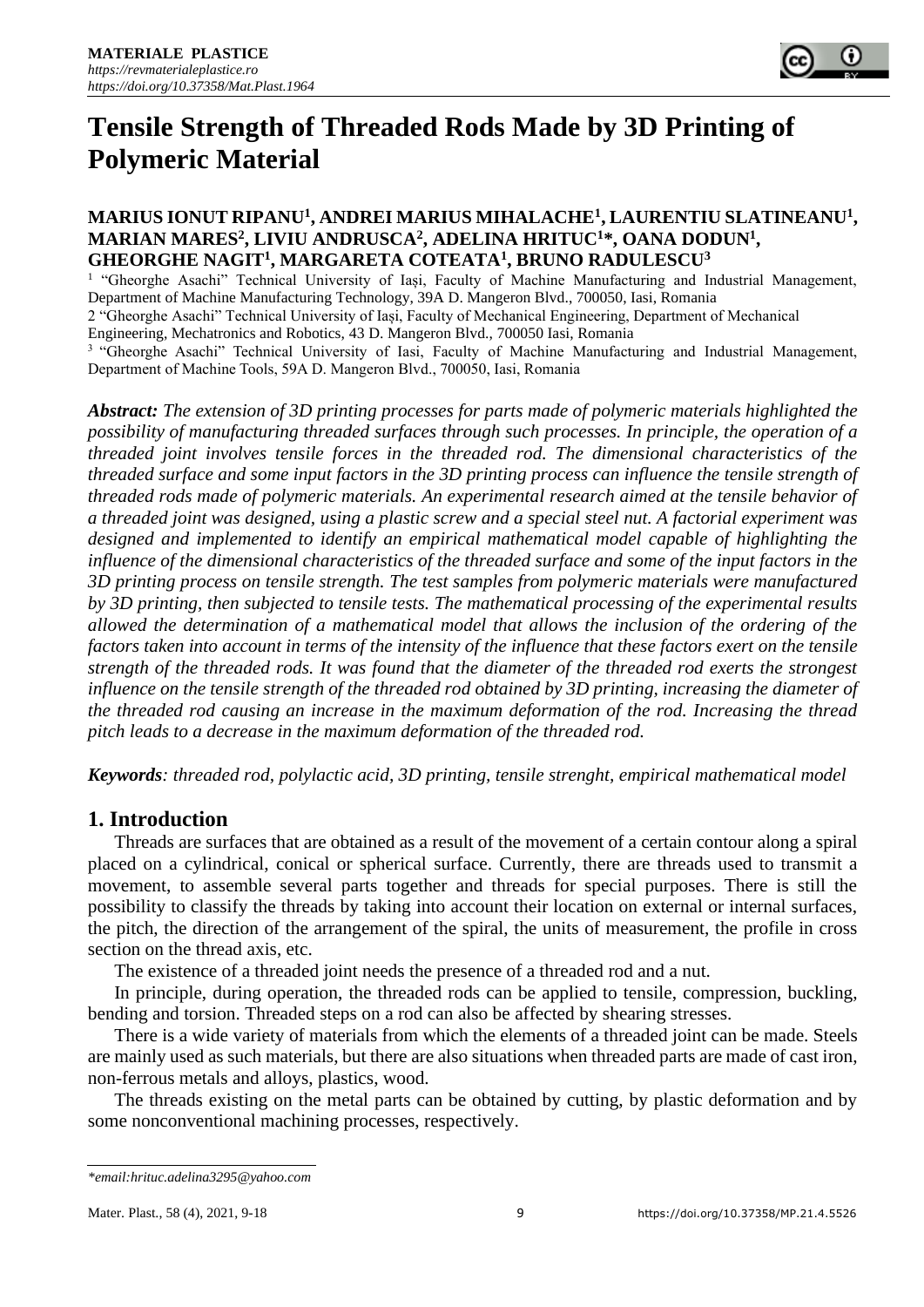

The expansion of the use of plastics [1] has led, among other things, to the manufacture of the components of a threaded joint of these materials. As additive methods for the manufacture of metal parts have emerged and developed in recent decades, it has been normal for such methods to be applied also to the manufacture of the components of a threaded joint.

In principle, additive methods involve the gradual generation of a part by the successive addition of layers of material using processes based on distinct physical-chemical processes.

Currently, there are several additive manufacturing methods, among which there are fused deposition modeling, digital light processing, selective laser sintering, stereolithography, etc.

The so-called *fused deposition modeling* is an additive manufacturing process in which the layers of material that will gradually form the part arise from the controlled melting of a wire from the material to be deposited and the arrangement of the molten material along predetermined trajectories. The different properties of use of the materials of the parts obtained by fused deposition modeling can be significantly influenced by the values of some factors that characterize the deposition process.

As in many cases, the plastic components of a threaded joint are subjected to various mechanical stresses. The investigation of how they can be manufactured and how they behave under the action of mechanical stresses such components have been the objectives of scientific research.

Thus, Patpatiya and Shastri investigated the possibilities of manufacturing thermoplastic fasteners based on the use of M8 threaded joints [2]. They used the ANOVA method to establish the optimal printing conditions, aiming to reduce the dimensional deviations of the manufactured parts when applying the photopolymer jetting technology.

Wang et al. used 3D printing process to generate and study the mechanical properties of expandable casing threads working in corrosion conditions [3]. They concluded that such threads for expandable casing can be made efficiently when using a three-stage design.

Sydor and Wołpiuk have shown that it is economical to use 3D printing processes to make threaded joints for the assembly of wood products, and the use of metal fasteners is not justified. They applied a manufacturing technology based on fused deposition modeling [4].

Addressing general issues connected to the design of machine parts for manufacturing through 3D printing processes, Lusk analyzed some practical aspects of obtaining screw threads [5].

MacLeod et al. set out to study the possibilities of manufacturing 3D printed locking osteosynthesis screw threads [6]. They proved that screw drives thus obtained have a strength comparable to that of machined or hand tapped screw threads, the latter being considered to be manufactured by traditional processes.

In the present paper, the development of an investigation regarding the tensile behavior of threaded rods made by 3D printing from polylactic acid was considered.

## **2. Materials and methods**

## **2.1. The stresses to which the threads and threaded parts are subjected**

The main components of a threaded joint are the rod which has a thread on the outer surface and the nut which has the thread on the inner surface of the hole. For both the threaded rod and the nut there are dimensions that define the characteristics of the standardized thread, between them being major and minor diameters, pitch and pitch diameter, etc. The values of some of these dimensions can have a significant influence on the behavior of the threaded component under the action of mechanical stresses.

As mentioned above, the stresses generated in the threaded rods during the operation of the threaded joint can be tensile, compression, buckling, bending and twisting.

Taking into account a threaded rod subjected to tensile stresses, it will be found that in the area of the thread turns a shear stress is generated in addition.

To test the tensile behavior of a plastic threaded rod, a test scheme supposing the use of a special steel nut was applied (Figure 1). Given the pronounced difference in hardness and strength of mechanical stress between the steel of the special nut and the polylactic acid from which the threaded rod is made, it is possible that crushing stresses may occur, and it is assumed that the material that will yield first is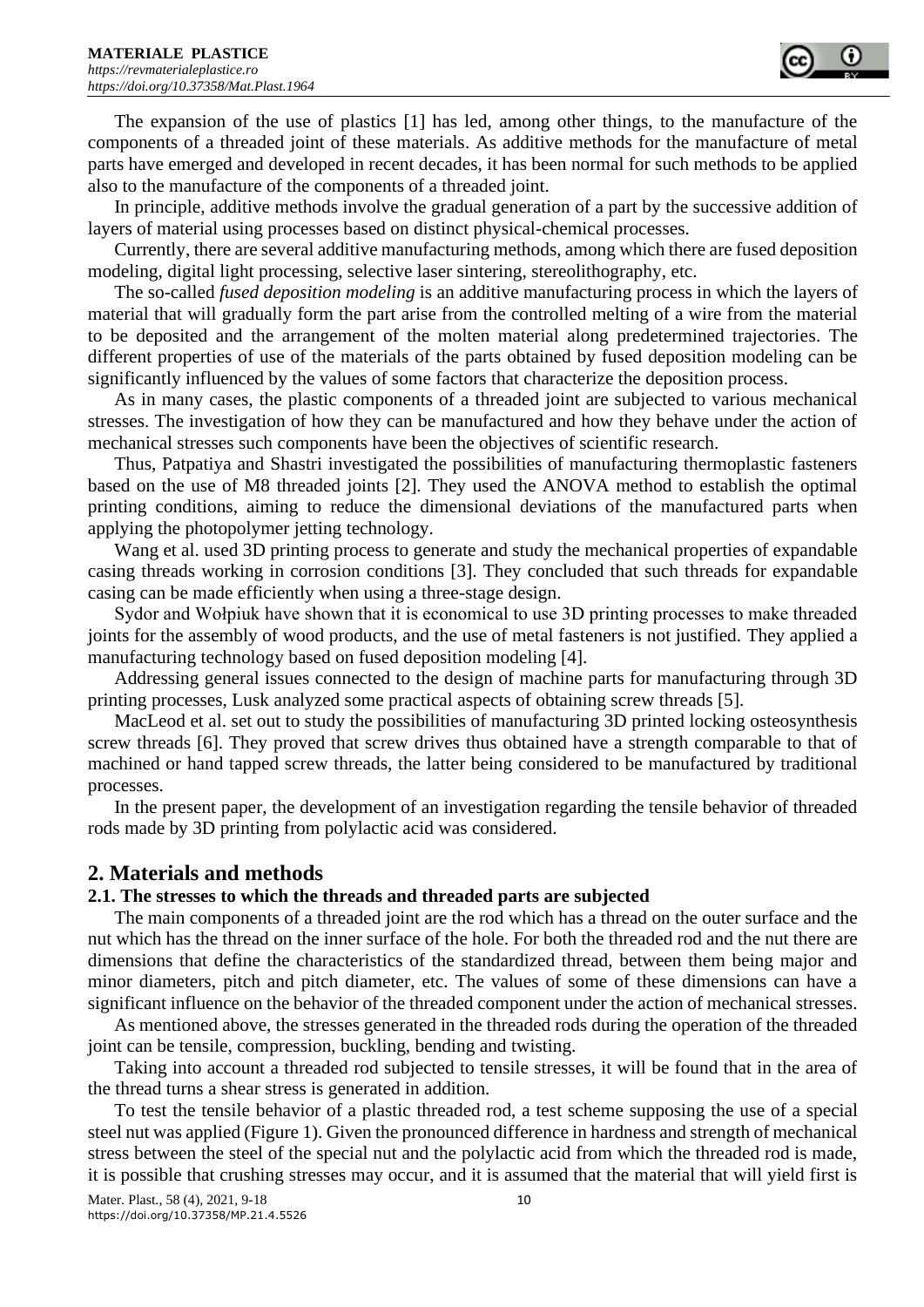

plastic of the threaded rod.



**Figure 1.** Schematic designed to investigate the tensile behavior of the threaded rod

In Figure 2, a detail of the joint area of the special steel nut and the polylactic acid threaded rod can be seen. During the tensile test, due to the upward movement of the special nut, the profile of a spiral turn of the polylactic acid threaded rod will come into contact with the special nut at the flank in the lower part of the turn, on the opposite side there is a clearance between the flanks of the turns on the threaded rod and respectively on the special nut. Tensile forces will be generated in the polylactic acid threaded rod, but shear forces are expected to occur in the contact area of the turn on the plastic rod with the turn on the steel nut. If the shear forces are large enough, it is expected that the rod thread made of polylactic acid will be damaged by shearing of the turn (Figure 2).

The existence of the spiral channel specific to the thread can cause the appearance of stress concentrators that could lead to a breaking of the rod in the threaded area.

A stress concentrator can also be generated by the sharp angle of joining the threaded rod area with a larger diameter rod, which could also cause the threaded rod to break in this area.

The above aspects allow us to notice that, in relation to the specific dimensions of the thread, it is possible to damage in different areas of the polylactic acid rod during the tensile test.

The mechanical properties of the material from which the threaded part is made (polylactic acid), but



**Figure 2.** Area where a spiral shearing process was assumed to develop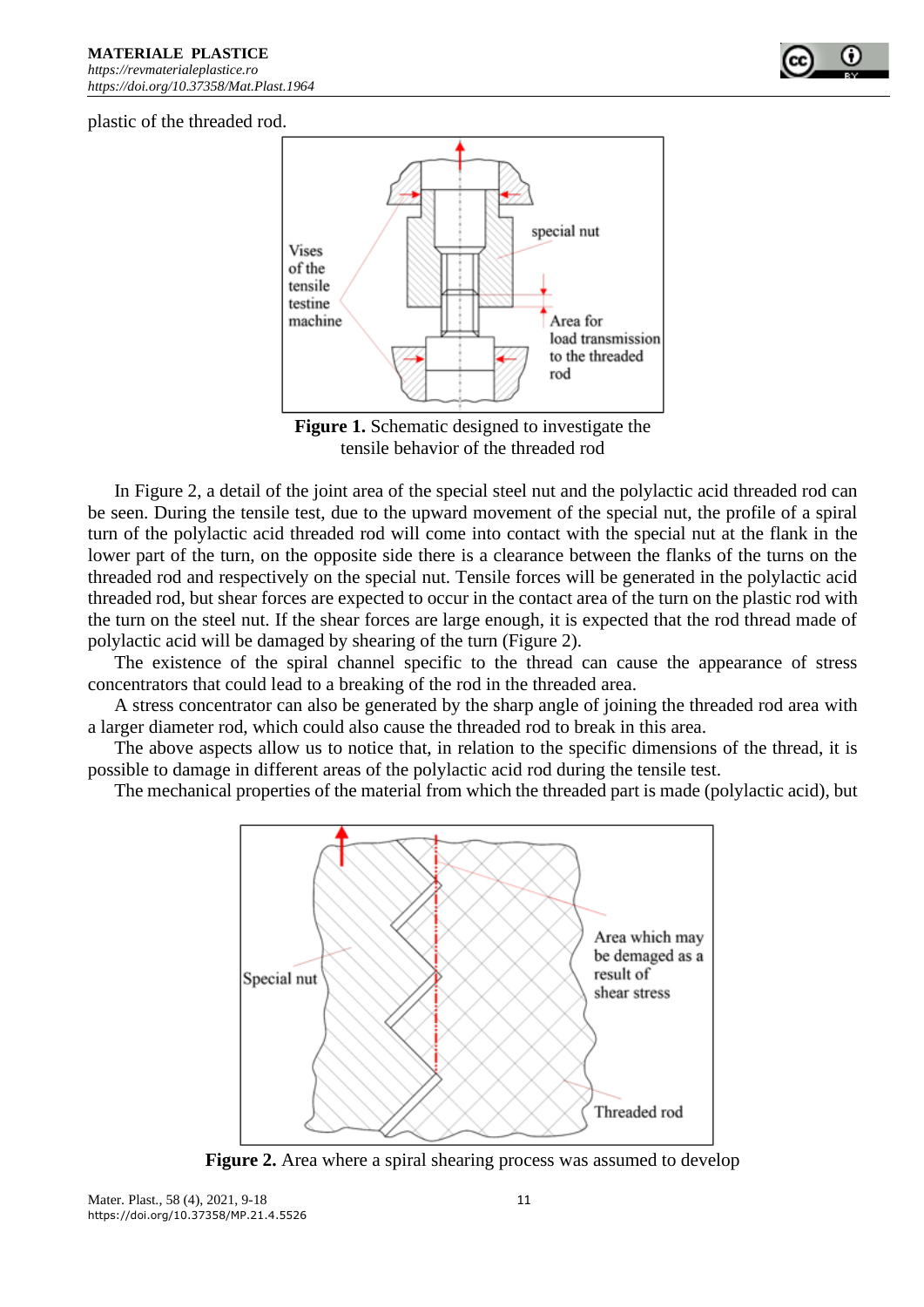

also some sizes specific to the 3D printing process, can exert influence on the possible damage of the threaded rod, if the threaded rod was obtained by such a process.

The results of a modeling of the stress state of the screw affected by tensile using the finite element method can be seen in Figure 3. The modeling was performed using ANSYS 2019 software. It is noticed that there is a high stress in the area of the turns through which the plastic screw comes into contact with the special nut.



**Figure 3.** Modeling by the finite element method of the stress state of the screw subjected to the tensile test

#### **2.2. Tensile test of a plastic threaded rod**

The main objective of the research whose results have been presented in this paper was to investigate the tensile behavior of a threaded rod obtained by 3D printing.

For this purpose, the tensile test schematic shown in Figure 1 was taken into account.

The nut has a square cross-section at the top (Figure 4b), which allows a sufficiently secure clamping of the special nut in the vise found at the top of working zone of the tensile test machine.

During the test, to ensure conditions for shear damage of the thread found on the threaded rod of the screw, only a small number of turns of the rod entering the nut were used.

#### **2.3. Experimental conditions**

An experimental program was designed to facilitate the tracking of the behavior of the polylactic acid threaded rod under the action of tensile stresses.

A screw-type part having the shape specified in Figure 4a was first designed for this purpose. Intending to determine also the influence exerted on the behavior of the threaded rod at tensile by some dimensions of the thread, threaded rods with metric threads type M8x1, M8x1.25, M10x1 and M10x1.25 were previously machined. It can be seen that if the M8x1.25 thread corresponds to a normal thread, the other three categories of threads are fine pitch threads. An Ultimaker 2+ printer (made in Netherlands) was used for 3D printing. A wire of polylactic acid was used for deposition.

The experimental tests were performed on a WDW type universal tensile testing machine (made in China).

Mater. Plast., 58 (4), 2021, 9-18 12 https://doi.org/10.37358/MP.21.4.5526 To reduce the duration of the experimental tests, the use of a fractional factorial experiment of type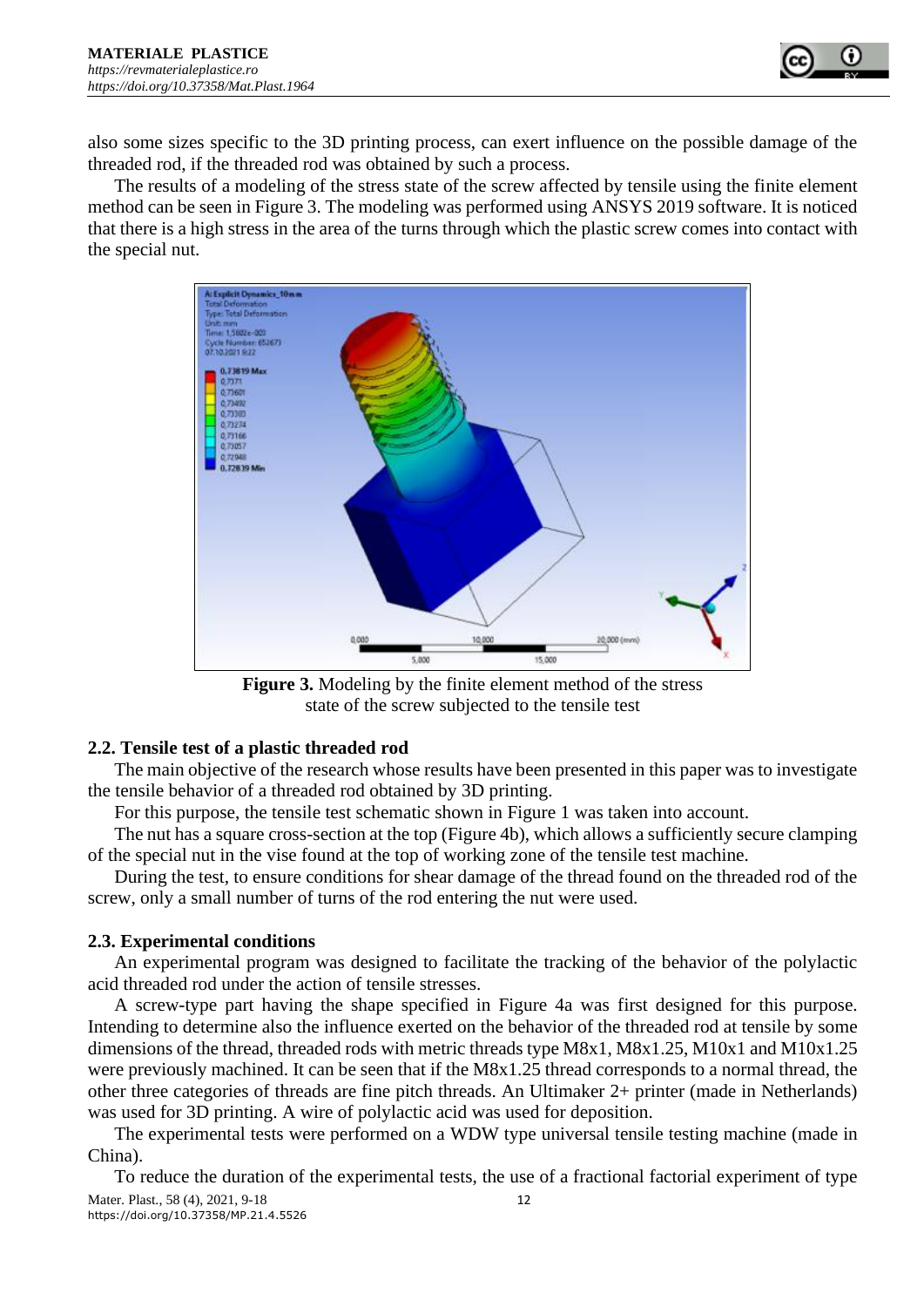

 $L_8$  (2<sup>7-4</sup>) was considered, in accordance with the requirements formulated by Taguchi [7]. The experiment allows the use of seven input factors corresponding to independent variables with values at two levels.

As dimensional characteristics of the thread, two values of major diameter, pitch and, initially, of the length of the threaded step of the rod in contact with the thread of the nut were taken into account.

As the  $L_8$  factorial experiment allows the use of 7 independent variables (corresponding to input factors in the tensile test process), it has become possible to analyze the inclusion as input factors and some features of the 3D printing process. There are a relatively large number of parameters that define a 3D printing process. An analysis of these factors revealed that the tensile strength of the threaded rod could be influenced by infill density *i*, layer thickness *lt*, printing speed *v*, and cooling conditions c. Two levels of variation of these process input factors were established (maximum value and minimum value).



**Figure 4.** Example of a plastic threaded rod (*a*) (designed as a threaded screw) and a special steel nut (*b*)

The coded and real values of the process input factors mentioned above have been entered in Table 1.

One of the first preliminary experimental tests led to the observation that if the number of contact turns between the plastic threaded rod and the special steel nut is the one corresponding to the initial lengths of the threaded step, it is possible not to obtain a break by shearing the threaded turn, but a break by tensile in other areas of the threaded screw. Under these conditions, the initial tensile test program was modified to a small extent, using as input factor the number of turns *n<sup>t</sup>* included in the threaded joint between the screw and the nut, instead of the length of the threaded step initially considered. As levels of variation of the new input factor (number  $n_t$  of turns in the threaded joint) were taken into account 2, 3 and 4 turns of the thread respectively (Table 1).



Mater. Plast., 58 (4), 2021, 9-18 13 https://doi.org/10.37358/MP.21.4.5526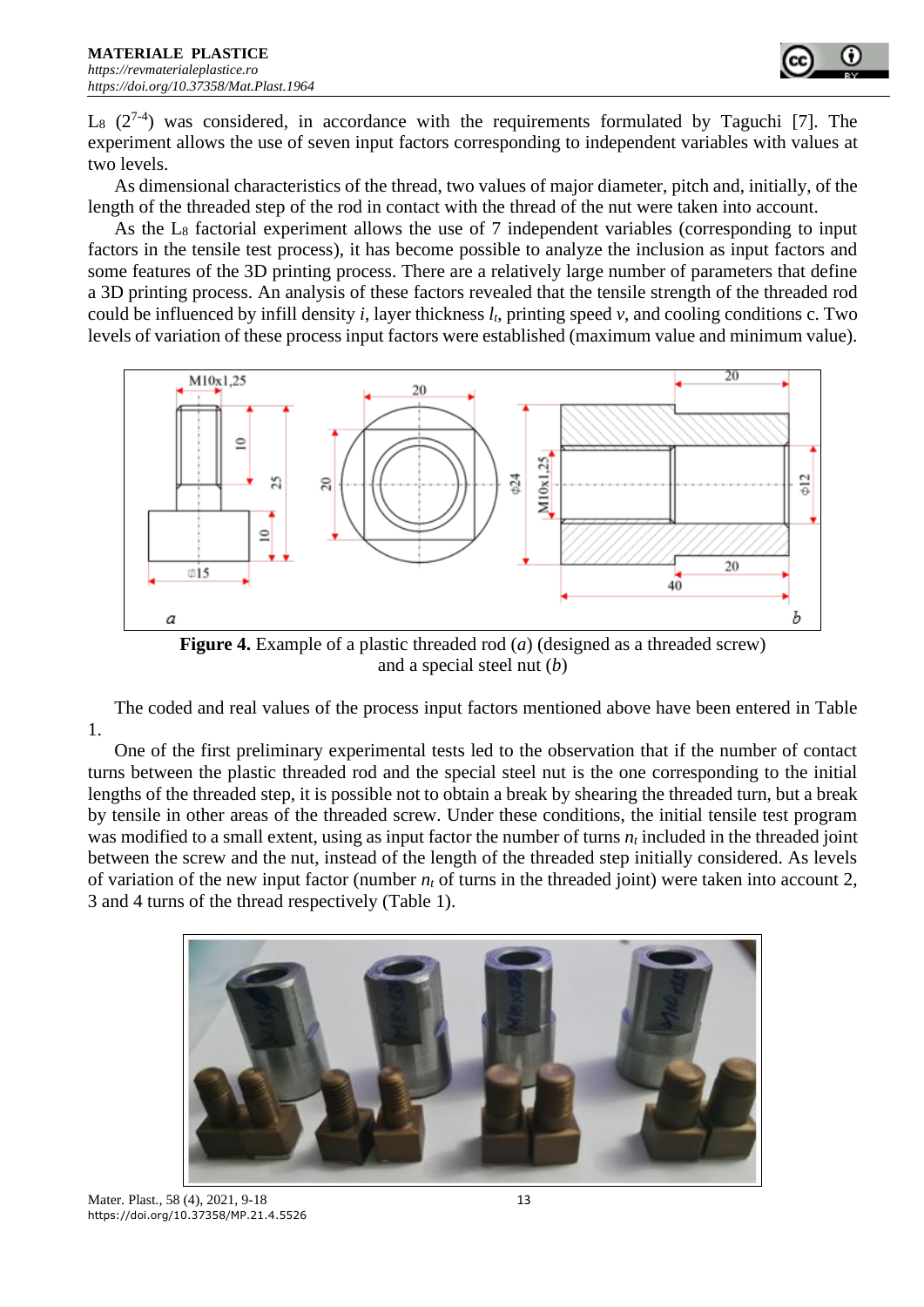

**Figure 5.** Special test pieces and nuts before performing the tensile test

**Figure 6.** Test pieces (1-8) after performing the 8 experimental tests, revealing the initiation and possibly the development of the breaking process in different steps of the screws

Images of plastic test pieces obtained by 3D printing and special steel nuts before performing the 8 experimental tests can be seen in Figure 5, while images of the test pieces after the experimental test could be seen in Figure 6. The test speed was 0.2 mm/min. Interesting aspects regarding the deformations generated in the test piece during the tensile test can be observed in Figure 7.

# **3. Results and discussions**

Figure 8 shows the load-deformation diagrams for all 8 experimental tests performed in accordance with the principles of a fractional factorial experiment of Taguchi  $L_8$  type. The values of the maximum tensile force at which the failure of the test pieces occur were entered in column no. 8 of Table 1.

Examination of the diagrams in Figure 8 showed a fairly similar behavior of the threaded rods in the tensile test.



**Figure 7.** Appearance of a test piece during the tensile test

There is an initial increase in load, followed by a horizontal evolution of the curve and a subsequent increase to a value at which the process of breaking the test piece begins. The first increase in load was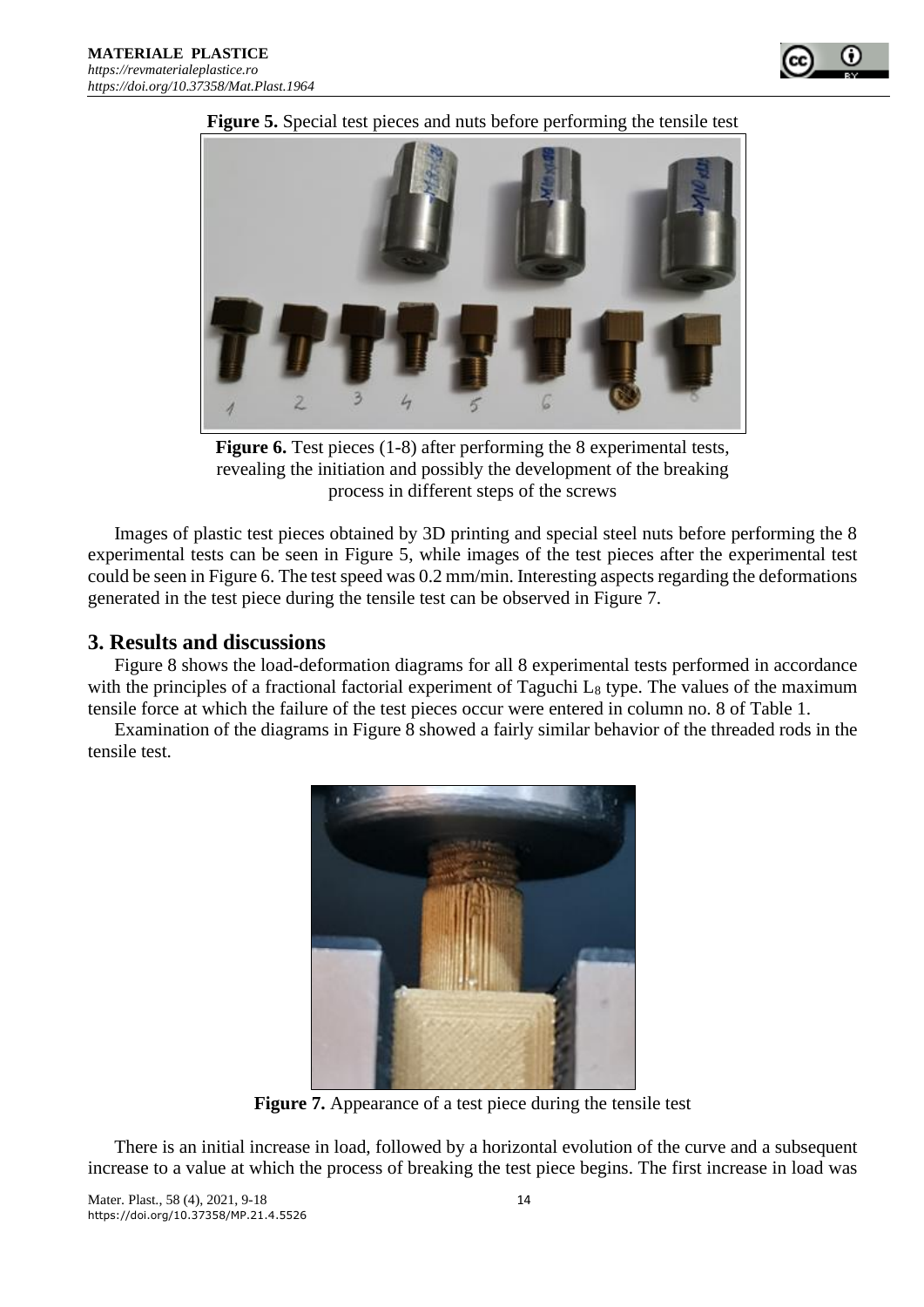

considered to correspond to the gradual loading of the first turn, so that the second increase meant the gradual loading of the second turn of the thread. Further increase of the load may, at some point, cause the test piece to rupture.



**Figure 8.** Stress-strain curves obtained at tensile tests for all the 8 experiments

Another fact observed in connection with which it will be necessary to design and carry out in the future an appropriate experimental program is that if in some cases the shearing of the turns is visible on the test pieces, in other cases the test piece broke in other areas, respectively in the area between the threaded and unthreaded surface of the screw or between the unthreaded step of the screw and its head (Figure 6).

It was considered that the existence of similarities in the shapes of the load-deformation curves would nevertheless allow the identification of an empirical mathematical model, in accordance with the assumptions initially adopted. This empirical mathematical model could highlight the influence exerted by the input factors mentioned above on the load at which the maximum deformation of the screw occurs, in accordance with the information entered in the load-deformation diagrams.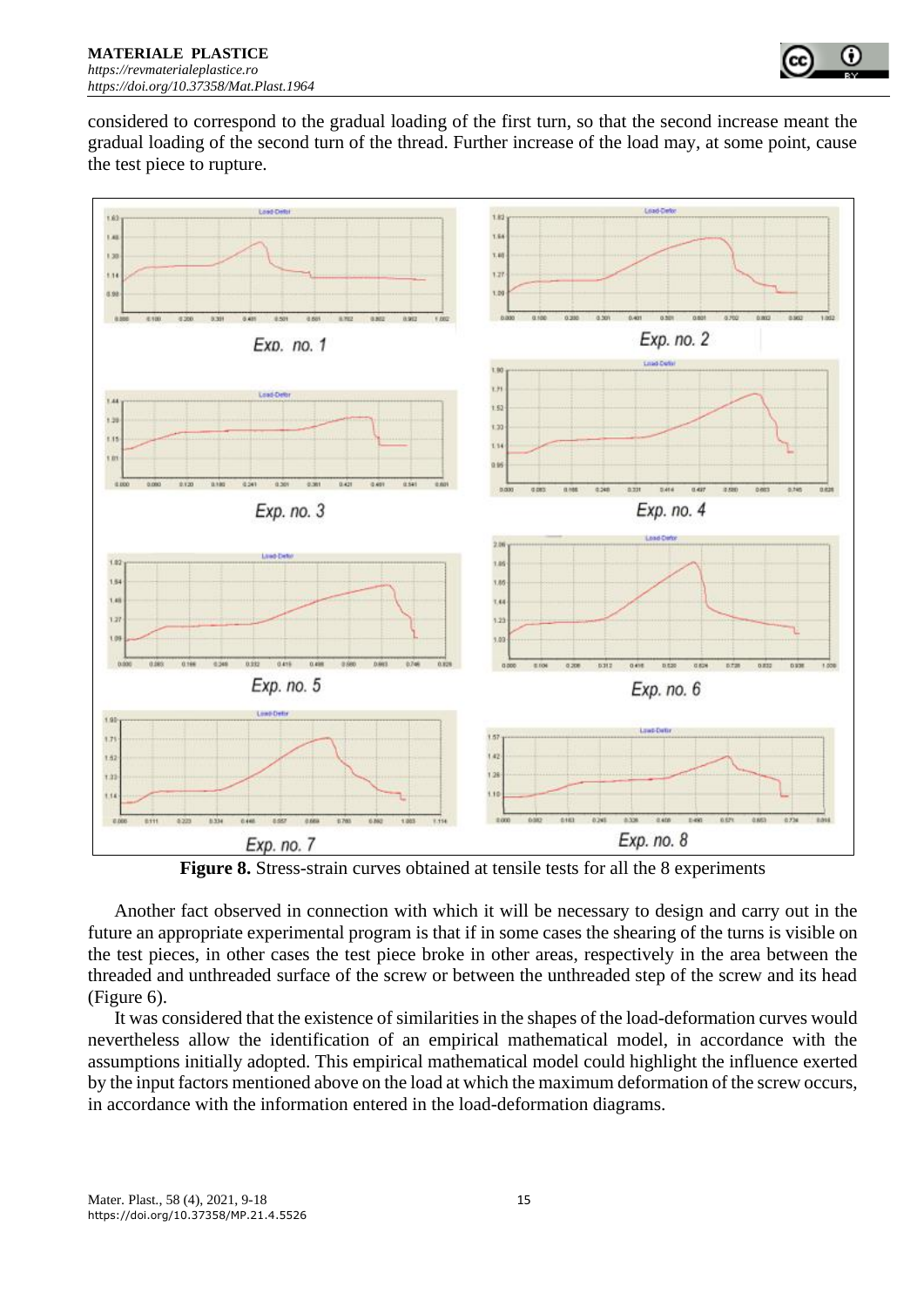| Experiment     | Input factors (coded value/real value) |             |                  |                |               |                     |                        |          |                      |                      |
|----------------|----------------------------------------|-------------|------------------|----------------|---------------|---------------------|------------------------|----------|----------------------|----------------------|
| no.            |                                        |             | Threaded         | No. of         |               |                     |                        |          | parameter<br>Maximum | Remarks              |
|                | Majordiameter                          | Pitch $p$ , | length of        | threaded       | Infildensity, | Layer<br>thickness. | Printing               | Cooling, | load, F, N           |                      |
|                | $d_{\text{max}}$ , mm                  | mm          | the rod, $l_t$ , |                | $i, \%$       |                     | speed, $\nu$ ,<br>mm/s | $c, \%$  |                      |                      |
|                |                                        |             | mm               | turns,         |               | mm                  |                        |          |                      |                      |
| Column         | $\overline{2}$                         | 3           | $\overline{4}$   | $n_t$          | 5             | 6                   | $\tau$                 | 8        | $\mathbf{Q}$         | 10                   |
|                |                                        |             |                  |                |               |                     |                        |          |                      |                      |
| no.1<br>1      | 1/8                                    | 1/1         | 1/6              | $\overline{4}$ | 1/25          | 1/0.06              | 1/20                   | 1/50     | 340                  | $\overline{No}$      |
|                |                                        |             |                  |                |               |                     |                        |          |                      | breaking             |
| $\overline{2}$ | 1/8                                    | 1/1         | 1/6              | $\overline{c}$ | 2/50          | 2/0.15              | 2/30                   | 2/100    | 515                  |                      |
|                |                                        |             |                  |                |               |                     |                        |          |                      | Separation<br>of the |
|                |                                        |             |                  |                |               |                     |                        |          |                      | loaded               |
|                |                                        |             |                  |                |               |                     |                        |          |                      |                      |
| 3              | 1/8                                    | 2/1.25      | 2/10             | $\overline{3}$ | 1/25          | 1/0.06              | 2/30                   | 2/100    | 250                  | turns<br>No          |
|                |                                        |             |                  |                |               |                     |                        |          |                      | breaking             |
| $\overline{4}$ | 1/8                                    | 2/1.25      | 2/10             | $\overline{3}$ | 2/50          | 2/0.15              | 1/20                   | 1/50     | 595                  | Breaking of          |
|                |                                        |             |                  |                |               |                     |                        |          |                      | the loaded           |
|                |                                        |             |                  |                |               |                     |                        |          |                      | turns                |
| 5              | 2/10                                   | 1/1         | 2/10             | 3              | 1/25          | 2/0.15              | 1/20                   | 2/100    | 525                  | <b>Breaking</b>      |
|                |                                        |             |                  |                |               |                     |                        |          |                      | between the          |
|                |                                        |             |                  |                |               |                     |                        |          |                      | threaded             |
|                |                                        |             |                  |                |               |                     |                        |          |                      | step and the         |
|                |                                        |             |                  |                |               |                     |                        |          |                      | unthreaded           |
|                |                                        |             |                  |                |               |                     |                        |          |                      | step                 |
| 6              | 2/10                                   | 1/1         | 2/10             | 3              | 2/50          | 1/0.06              | 2/30                   | 1/50     | 785                  | Breaking of          |
|                |                                        |             |                  |                |               |                     |                        |          |                      | the loaded           |
|                |                                        |             |                  |                |               |                     |                        |          |                      | turns                |
| $\overline{7}$ | 2/10                                   | 2/1.25      | 1/6              | $\mathfrak{2}$ | 1/25          | 2/0.15              | 2/30                   | 1/50     | 650                  | Breaking of          |
|                |                                        |             |                  |                |               |                     |                        |          |                      | the loaded           |
|                |                                        |             |                  |                |               |                     |                        |          |                      | turns                |
| 8              | 2/10                                   | 2/1.25      | 1/6              | $\overline{2}$ | 2/50          | 1/0.06              | 1/20                   | 2/100    | 340                  | <b>Breaking</b> of   |
|                |                                        |             |                  |                |               |                     |                        |          |                      | the loaded           |
|                |                                        |             |                  |                |               |                     |                        |          |                      | turns                |

|  |  | <b>Table 1.</b> Experimental conditions and results $L_8$ ( $2^{7-4}$ ) |  |  |
|--|--|-------------------------------------------------------------------------|--|--|
|  |  |                                                                         |  |  |





Mater. Plast., 58 (4), 2021, 9-18 16 For the mathematical processing of the experimental results was used a specialized software based on the method of least squares [8]. The software allows the selection of the most appropriate empirical mathematical model from 5 available models (first degree polynomial, second degree polynomial, power type function, logarithmic function, hyperbolic function) by taking into account the Gauss's criterion. Assuming a monotonous variation of the size of the output parameter (of the load *F* at which the maximum deformation is recorded), it was preferred to use a power function model, as the exponents attached to the independent variables could provide better information concerning the direction and intensity of influence exerted by the input factors taken into account.

https://doi.org/10.37358/MP.21.4.5526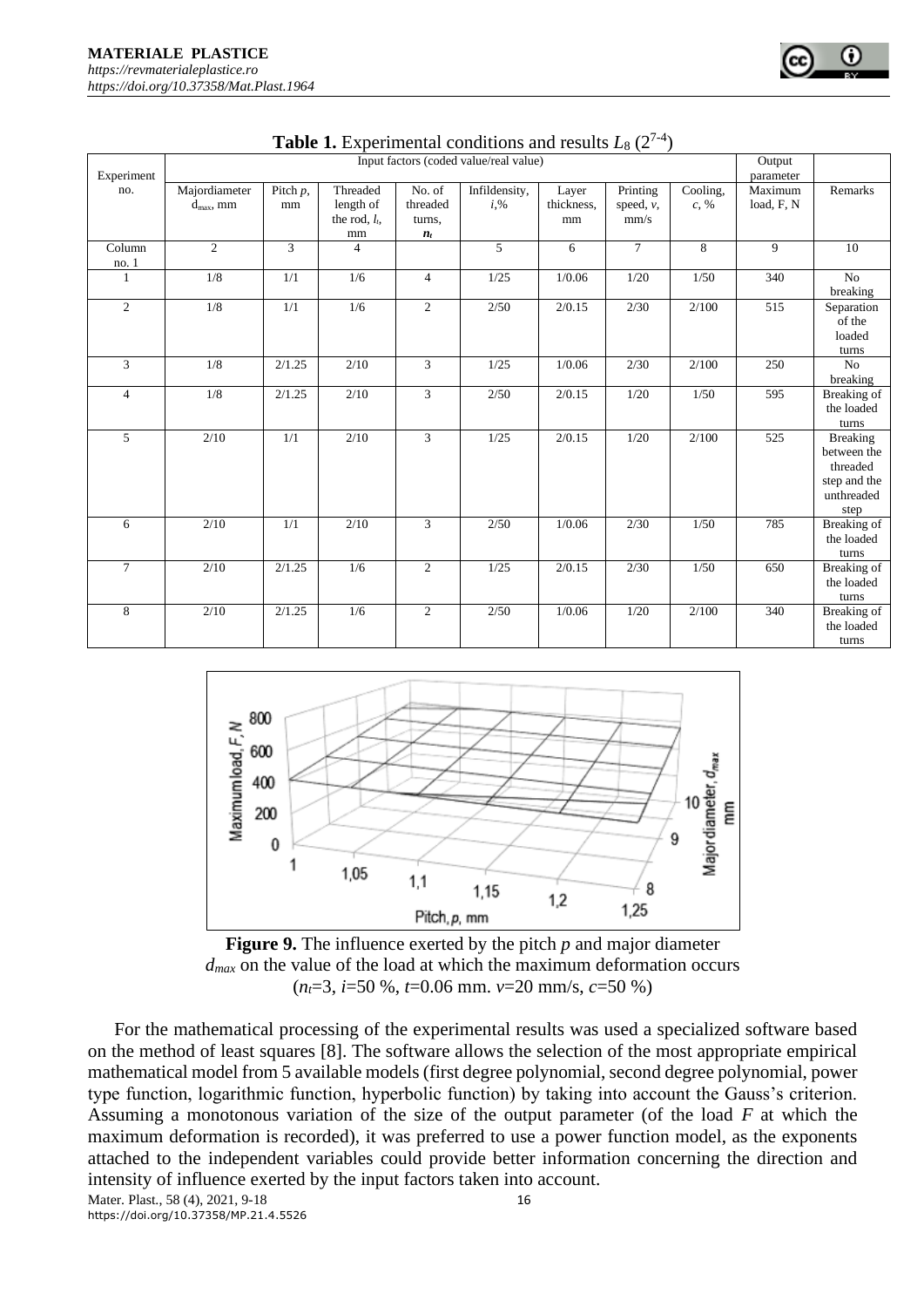As described above, the following empirical mathematical model of power-type function has been determined:

$$
F=3.199d_{max}^{1.782}p^{-0.496}n_t^{0.496}i^{0.497}t_h^{0.510}v^{0.581}c^{-0.417}
$$
 (1)

Using this mathematical model, the diagrams in Figures 9 and 10 were drawn.

The analysis of the diagrams and the empirical mathematical model allowed the formulation of observations regarding the influence of the input factors on the load that determines the maximum deformation of the threaded rod.



**Figure 10.** The influence exerted by the infil density *i* and cooling conditions *i* on the value of the load *F* at which the maximum deformation occurs  $(d_{max} = 10 \text{ mm}, p = 10 \text{ mm}, n_t = 3, t = 0.06 \text{ mm}, v = 20 \text{ mm/s})$ 

It is thus found that major diameter *dmax* has the greatest influence on the load *F*, since in the empirical mathematical way (1), this factor is assigned the highest value of the exponent, among the 7 exponents. The increase of the values of major diameter  $d_{max}$  of the number of turns  $n_t$  in contact, of the infill *i*, of the thickness  $t_l$  of the layer, of the velocity  $v$  determines an increase of the load  $F$ , since the values of the exponents attached to the respective factors are positive. At the same time, the increase of the pitch values *p* and of the cooling conditions *c* leads to a decrease of the load *F*, since the values of the exponents attached to these factors are negative.

Increasing step *p* causes a reduction in load *F* and this can be explained by generating higher stress concentrators when step *p* has higher values. A less clear explanation appears in the case of the printing speed  $\nu$ , the increase of which leads to an increase in the load  $F$ . This result could be explained to a certain extent by the different filling structure of the spaces inside the screw during the 3D printing process.

## **4. Conclusions**

By the research whose results were presented in this paper, it was taken into account the highlighting of the influence exerted by some constructive dimensions (major diameter, pitch, number of contact turns with a special steel nut) and by some parameters of the 3D printing process (infill, layer thickness, printing speed, cooling conditions) on the tensile behavior of threaded rods. There is relatively little information in the accessed literature on such an issue. An experimental research program was designed, involving the tensile testing of polylactic acid screws obtained by 3D printing and using a special steel nut. In some cases, experimental tests showed the breaking of the threaded rod in different areas. By taking into account the input factors, an empirical mathematical model of power-type function was determined. The analysis of the empirical mathematical model highlighted the fact that the strongest